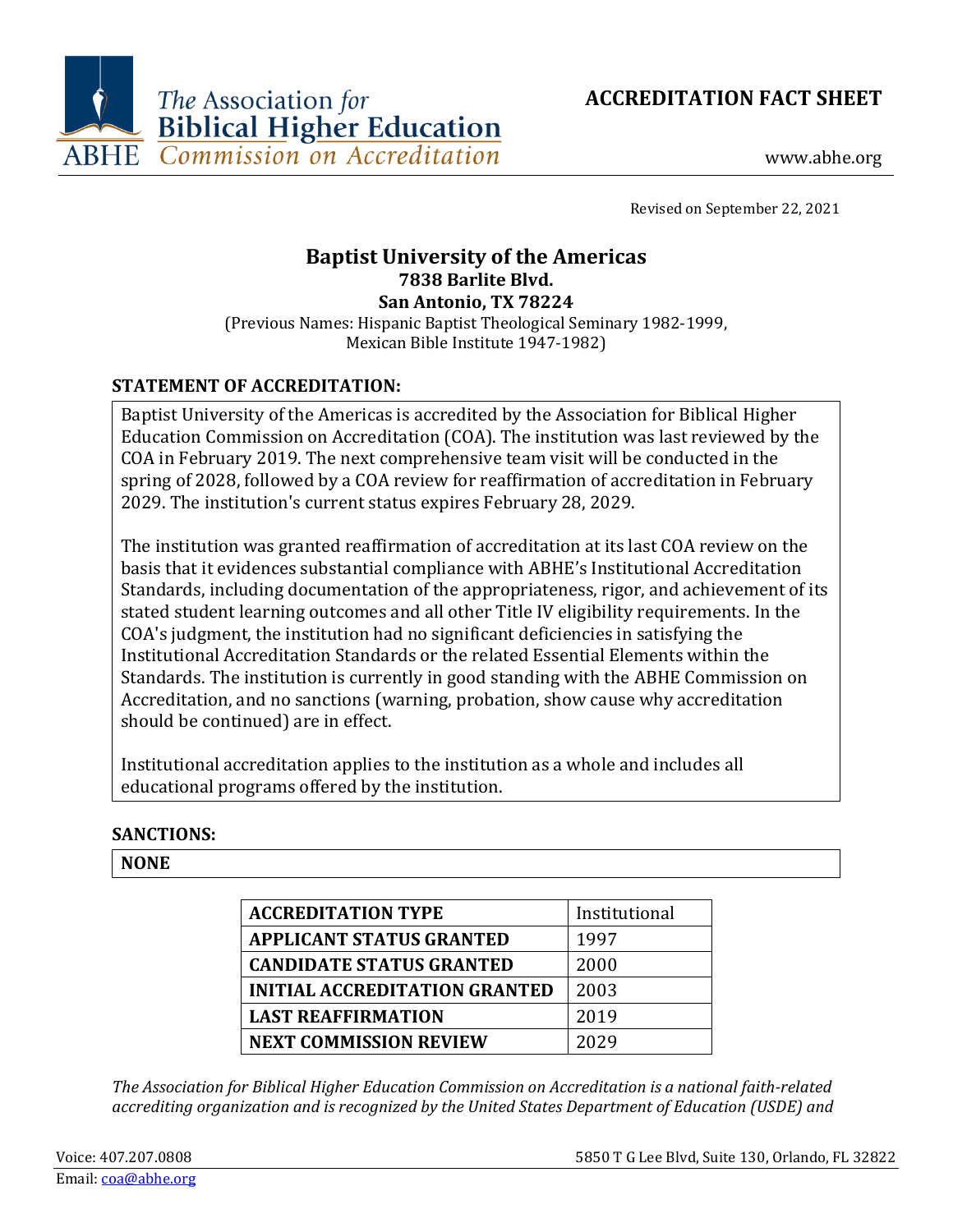*the Council for Higher Education Accreditation (CHEA). The ABHE Commission on Accreditation is an institutional and programmatic accreditor. Institutions that are institutionally accredited have been examined as a whole. Institutions that are programmatically accredited have specific programs that have been reviewed in light of ABHE standards. This statement of accreditation information is the Commission's official statement of an institution's accredited status.*

| <b>DATE</b>   | <b>ACTION</b>                                                                                              |
|---------------|------------------------------------------------------------------------------------------------------------|
| February 2021 | Approved substantive change to relocate main campus to 2418 W. Ansley<br>Bldg. #3, San Antonio, TX 78224   |
| November 2020 | Approved substantive change to initiate Master of Arts in Theology and<br>Ministry                         |
| June 2019     | Approved substantive change to initiate Bachelor of Arts in Biblical and<br>Theological Studies via online |
| February 2019 | Granted reaffirmation of accreditation                                                                     |

#### **ACCREDITATION DECISIONS:**

*Includes the following: applicant status, candidate status, initial accreditation, reaffirmation of accreditation, sanction, substantive change approval - last 5 years. Please see the "Policy on Communication of Accreditation Decisions" in the COA Manual.*

#### **APPROVED DELIVERY METHODS:**

| TYPE:                           | <b>APPROVAL:</b>                                        |
|---------------------------------|---------------------------------------------------------|
| Distance Education (online)     | The institution is authorized to offer up to 100% of an |
|                                 | academic program via distance education (online).       |
| <b>Correspondence Education</b> | The institution is authorized to offer up to 49% of an  |
|                                 | academic program via correspondence education.          |
| Competency-Based Education      | The institution is authorized to offer up to 49% of an  |
|                                 | academic program via competency-based education by      |
|                                 | the course/credit approach or direct assessment.        |

*Please see the "Policy on Alternative Academic Patterns" in the COA Manual.*

# **APPROVED OFF-CAMPUS LOCATIONS:**

| mx/mm<br>-г       | <b>BBBB00</b><br>טענ<br>1 M.P |
|-------------------|-------------------------------|
| <b>NT</b><br>,,,, |                               |

*A branch campus is an additional location of an institution that is geographically apart and independent of the main campus of the institution and (1) is permanent in nature;(2) offers courses in educational programs leading to a degree, certificate, or other recognized educational credential;(3) has its own faculty and administrative or supervisory organization; and (4) has its own budgetary and hiring authority. An additional location is a facility that is geographically apart from the main campus of the institution and at which the institution offers at least 50% of a program through classroom courses, hybrid courses, or a combination of both. An additional location may qualify as a branch campus and be subject to requirements pertaining to branch campuses. An extension site is an off-campus location where less than 50% of a degree program may be earned by classroom courses, hybrid courses, or a combination of both.*